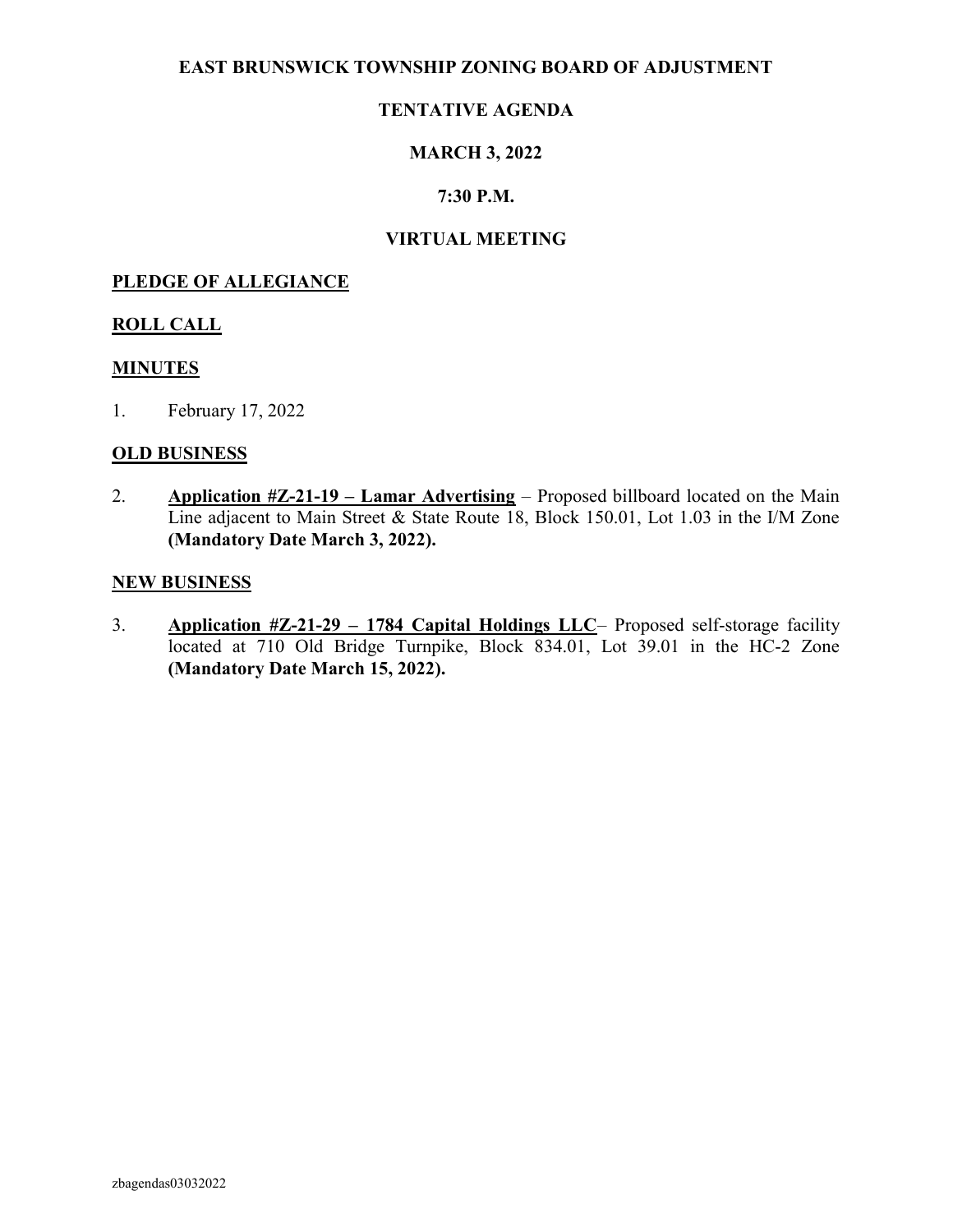## TOWNSHIP OF EAST BRUNSWICK NOTICE OF ELECTRONIC MEETING OF THE ZONING BOARD OF THE TOWNSHIP OF EAST BRUNSWICK

PLEASE BE ADVISED that the Zoning Board will hold its regular meeting on March 3, 2022, at 7:30 p.m. via online video conference. Pursuant to the provisions of the New Jersey Open Public Meetings Act, N.J.S.A. 10:4-8(b), this meeting will be held by means of the use of electronic communications equipment. Due to the COVID-19 pandemic, no members of the public shall be permitted to physically attend the meeting. The public, however, is invited to attend the meeting electronically via telephone. The Zoning Board Meeting will be broadcasted live on EBTV for the public to listen and view exhibits or documents presented. The public can attend the Zoning Board meeting and view all exhibits through the following link:

https://www.eastbrunswick.org/358/Zoning-Board

The Zoning Board will take formal action at this meeting. The Township is using this format in an effort to mitigate the chance of exposure to COVID-19, as part of the Township's ongoing effort to slow the rate of transmission and avoid overwhelming our treatment centers. This action will be in force for all existing meetings until otherwise notified by public notice.

Aaron Blessing Zoning Board